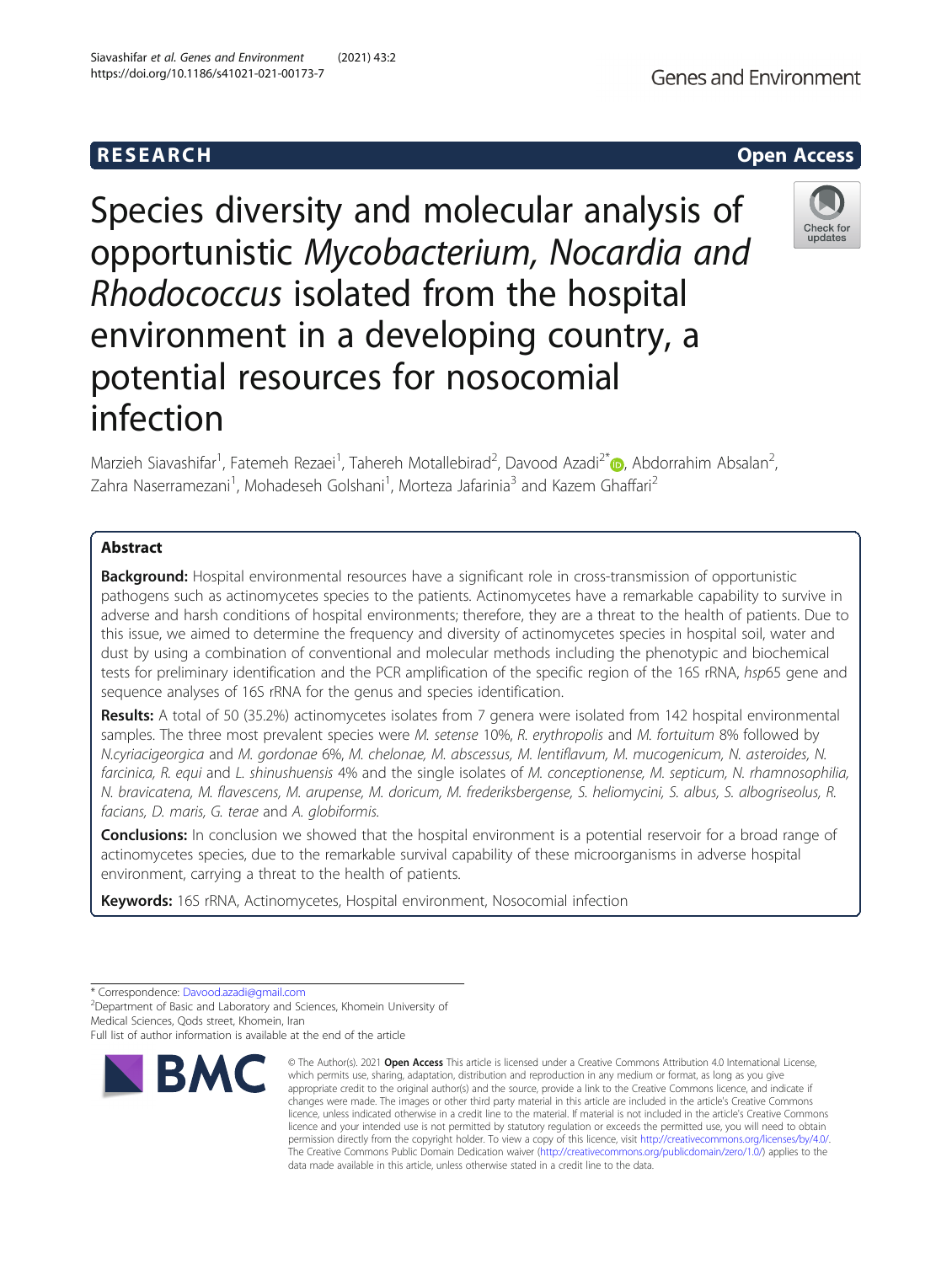## Introduction

Actinomycetes is a general term for the heterogeneous group of gram-positive bacteria with fungal morphology growing as anaerobic facultative or aerobic rods [\[1](#page-9-0)]. They are widely distributed in nature, particularly in soil and water and they make a considerable portion of the soil microflora  $(10^{+4}10^{+6} \text{ CFU/mL})$   $(10^{+7}W22; 10^{+8}$ CFU/mL) and also found as members of the normal microbiota in open cavities, upper respiratory tract, especially the oropharynx, female genital tract, and gastrointestinal tract [[2,](#page-9-0) [3\]](#page-9-0).

Bacteria in the actinomycetes group consist of more than eight genera and 500 officially recognized species [[4\]](#page-9-0). The major genera in the actinomycetes group are Actinomyces, Corynebacterium, Mycobacterium, nocardioform bacteria, and Streptomyces. Among the different identified actinomycetes species, only a few of them such as Nocardia, Mycobacterium, and Actinomyces cause infection in human and animal. However, nowadays several other species are being increasingly recognized as significant pathogens in immunocompromised patients such as patients with AIDS, transplanted neoplastic diseases, diabetic patients, patients under immunosuppressive therapy, and those with autoimmune disorders and cancerous patients [[5](#page-9-0)–[7\]](#page-9-0). However, several recent reports indicated that bacteria belonged to actinomyces group can produce infections in immune-competent population with no preexisting illness, trauma, or immunosuppressive therapy  $[8, 9]$  $[8, 9]$  $[8, 9]$ . Some of these infection due to actinomycetes group are as follows: N. cyriacigeorgica, N. beijingensis and N. asteroides caused brain and organ abscess, M. avium and M. smegmatis caused pulmonary infection, A. meyeri and R. equi caused disseminated infection [\[10](#page-9-0)–[13\]](#page-9-0).

The ubiquitous nature of actinomycetes allows their persistence in environmental biofilms. This capability within hospitals environments such as medical devices and water pipes or other healthcare units represents a threat to human health are present in hospital. This issue caused colonization, pseudo-infection or infection during hospitalization or after discharge by more-indolent organisms, such as actinomycetes species [[14](#page-9-0), [15\]](#page-9-0). Due to increased incidence of diseases and nosocomial infections in immune-competent population with actinomycetes group underlined the important effects of actinomycetes genera on human health [[15](#page-9-0)–[17](#page-10-0)].

There is no evidence for person-to-person transmission of actinomycetes, nevertheless the high-resistance nature of actinomycetes species allows their persistence in adverse and harsh conditions such as hospital environment [[18\]](#page-10-0). This survival capability within hospital environments such as water resources, soil and dust and medical devices represents a threat to health of susceptible hosts including patients and hospital staff. They respond to variations such as heat or cold shocks, oxygen deprivation, pH changes, exposure to toxins and antibiotics in the environment by exhibiting altered growth and characteristics that favor the onset and spread of hospital-acquired infection (HAI) [[19](#page-10-0)].

Although many of the opportunistic infections associated with actinomycetes have been reported to be common in developed countries such as Iran [\[20](#page-10-0)]. However, there has been a few extensive reports on the diversity and potential inhabitants of actinomycetes in hospital environments from developing countries [\[14](#page-9-0), [21](#page-10-0)].

The identification of actinomycetes species in the developing countries has been done using conventional microbiological methods such as acid-fast staining, semiquantitative, and heat-stable (68 °C) catalase production and niacin accumulation, pyrazinamide and growth on MacConkey agar without crystal violet [\[22](#page-10-0)], though isolation and accurate identification of isolates are difficult. Molecular tests that are currently applied provide a conclusive approach for the identification of Nontuberculous Mycobacteria (NTM). The molecular test strategies most often used are PCR-based RFLP (PRA) and sequence analysis of variable regions within microbial conserved genes, including rpoB or hsp65 and 16S rRNA [[23,](#page-10-0) [24\]](#page-10-0).

The aim of this study was to appraise the frequency and diversity of actinomycetes species which have the survival capability in the hospital environments, by applying molecular and phenotypic microbiologic methods in order to provide a better insight into their likely role as a reservoir for the transmission and development of nosocomial infections.

## Materials and methods

#### Sampling

For isolation of environmental actinomycetes from July 2018 to November 2019, a total number of 142 environmental samples including dust, soil and drinking and non-drinking water (tap water, shower and well water) were collected aseptically in sterile bottles from different departments and environments of 13 hospitals in the Markazi province of Iran. Temperature and pH for each sample were measured by standard methods. The samples were processed based on standard protocols.

In summary, for aquatic samples, each liter was transported at 4 °C to the laboratory and processed within a maximum period of 24 h. Since the final goal was to screen and isolate mycobacterial species, initially the collected water samples were treated with 0.005% cetylpyridinium chloride (CPC) for 15 min to reduce the number of not-desirable microbial contaminants such as fungi, protista and other bacteria. Afterwards, the pretreated samples were subjected to vacuum filtration (cellulose nitrate 0.45 μm, Sartorius AG, Gottingen, Germany).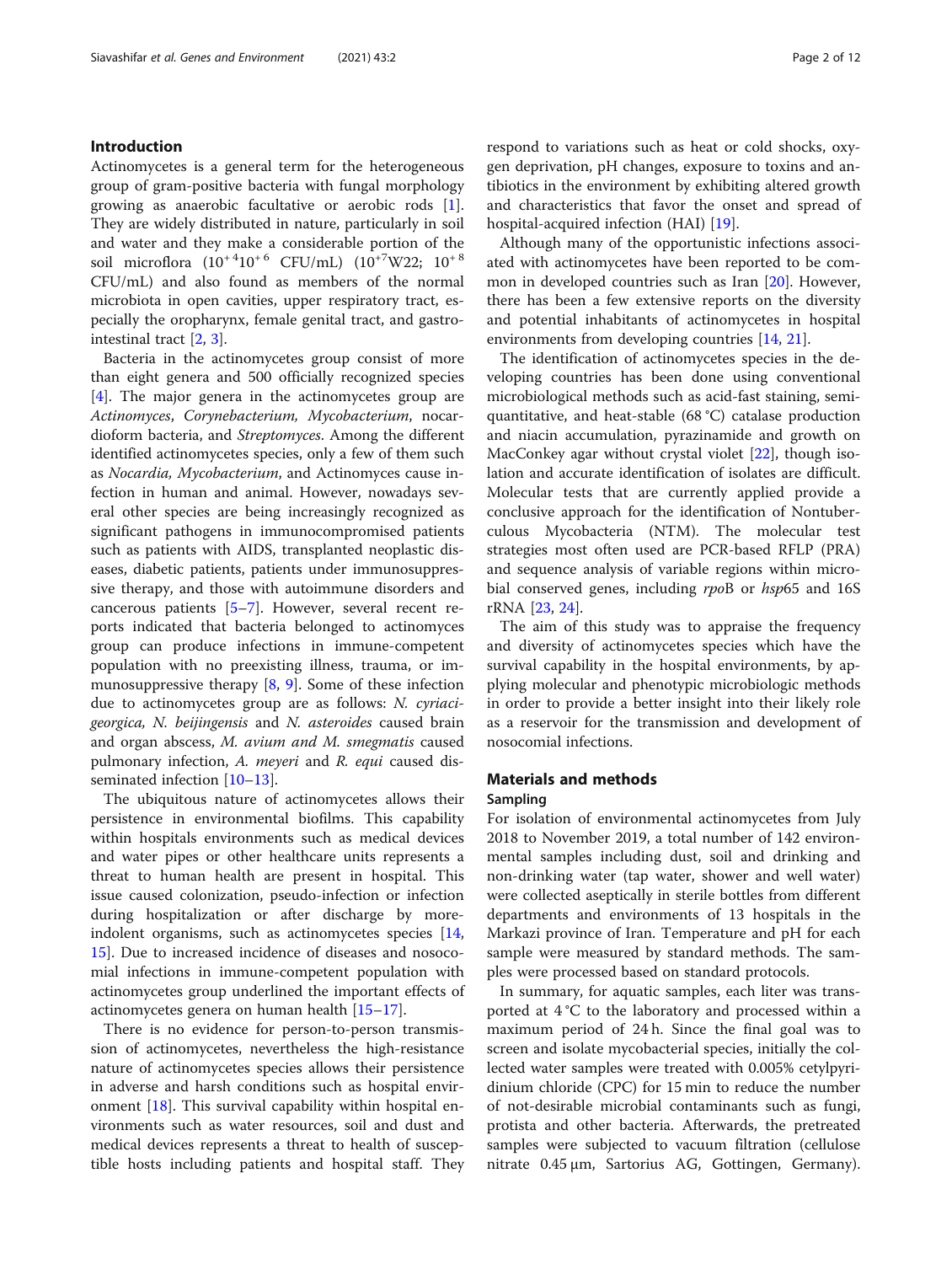The filters were rinsed and soaked in tubes containing 15 mL of distilled water. Almost 100 mL aliquots of dissolved filters were transferred into tubes of Lowenstein-Jensen (LJ) media and sauton's media supplemented with antifungal and antibacterial antibiotics [kanamycin, nystatin and nalidixic acid (each at 50 μg mL<sup>-1</sup>)], and was incubated at a temperature between  $25^{\circ}$ C,  $35^{\circ}$ C and  $42^{\circ}$ C in an atmosphere of 5% CO2 for 8 weeks [[25\]](#page-10-0).

For soil samples, 3–5 g soil were taken from potentially microbial contamination site in the hospital environment include: hospital green space, pots inside the patient's room, door and window labels, patient beds, hospital equipment, and nursing station. Then transferred directly to the laboratory. Three grams of soil were transferred to 50 mL sterile centrifuge tube. Then, 20 mL sterile distilled water was added to the tube and shacked for 5 min, and centrifuged at 4300 RCF at room temperature for 20 min. The pellet and supernatant were decontaminated in separate tubes using 3% sodium lauryl sulfate and 1% NaOH (Kamala et al., 1994a). Afterwards, 100 μL of the decontaminated sample was used to inoculate LJ media and sauton's media and was incubated at 25°C, 35°C and 42°C with 5%  $CO<sub>2</sub>$  atmosphere for 8 weeks [[26](#page-10-0)].

For the dust samples, 2–3 g dust were collected from the floors and window panes of patients' rooms with a sterile swab or brush, suspended in 100 mL distilled water for 60 min, and allowed to stand at room temperature for additional 10 min. Tenfold dilutions of the homogenized suspensions were prepared and 100 µl of each of the pretreated  $10^{-2}$ ,  $10^{-3}$ , and 10<sup>−</sup> <sup>4</sup> dilutions were inoculated into LJ media and Sauton's media and incubated for 8 weeks at 25°C, 35°C and 42°C with 5%  $CO<sub>2</sub>$  atmosphere [[27\]](#page-10-0). The details of environmental samples tested during this study are given in Table [1](#page-3-0).

This study was approved by the ethics committee Khomein University of Medical Sciences (Grant No. 3021).

## Conventional identification of isolates

The environmental isolates were characterized phenotypically as actinomycetes group (nocardia, rhodococcus, mycobacterium, streptomyces, actinomyces, gordonae and arthrobacter) applying conventional phenotypic and biochemical tests. The tests included acid-fast and partial acid- fast staining, tween opacity, semi-quantitative, and heat-stable (68 °C) catalase production, growth at 25, 32, 37, and 42 °C, urease activity, niacin accumulation, nitrate reduction, resistance to lysozyme, hydrolysis of tyrosine, xanthine, hypoxanthine tests tellurite reduction, and pigment production [[18,](#page-10-0) [28](#page-10-0)].

## Molecular identification DNA extraction and purification

Chromosomal DNA was extracted using simple boiling method or pitcher method with some modifications, [[29](#page-10-0), [30\]](#page-10-0). In modified pitcher method, lysis of actinomycetes cells carried out using sonication pretreatment followed by cell wall disruption with lysozyme (200 mg/mL final concentration) and proteinase K (300 μg/mL final concentration) in the presence of sodium dodecyl sulfate (SDS) and finally treatment with guanidine-sarcosyl solution. After extraction of the DNA-containing aqueous phase with phenol-chloroform-isoamyl alcohol (25:24:1, vol/vol/vol) and chloroform-isoamyl alcohol (24:1, vol/ vol), DNA was precipitated with ethanol at − 20 °C. Precipitated DNA was washed with 70% ethanol and resuspended in 100 μl of Milli-Q water (23). Simple boiling method was performed as follow: a few colonies of bacteria were added into 200 mL of TE buffer (Tris EDTA), boiled for 30 min and centrifuged at 10000 rpm for 10 min. The supernatant was transferred to another sterile microtube and centrifuged at 13000 rpm for 10 min. Precipitated DNA was re-suspended in 50 μl of Milli-Q water and stored at  $-20$  °C (24).

## Molecular identification of actinomycetes isolates to genus and species level

The environmental isolates identified phenotypically as actinomycetes were further analyzed for genus and species levels using a panel of molecular tests including a genus-specific PCR based on a 618-bp fragment of the 65-kDa heat shock protein for NTM as recommended by Khan and Yadav [\[31\]](#page-10-0) and, a 596 bp region of the 16S rRNA for streptomyces, rhodococcus and nocardia as recommended by Laurent [[32\]](#page-10-0), followed by the amplification and direct analysis of almost complete 16S rRNA sequencing for species identification as de-scribed by Shojaei et al. [[9\]](#page-9-0). Sequencing was performed by ABI 3100 genetic analyzer in the Bioneer Company (South Korea), and the sequence data received were aligned manually with existing sequences of actinomycetes retrieved from the GenBank database and analyzed using the Blast program in Gen-Bank and the jPhydit program [[33\]](#page-10-0).

#### Nucleotide sequence accession numbers

The GenBank accession numbers for the 16S rRNA sequencing of isolated actinomycetes in this study are listed below., M. mucogenicum (MT705619), M. conceptionense (MT705620), M. abscessus (MT705885), M. frederiksbergense like (MT708075), M. doricum (MT708129), M. flavescens (MT708131), M. fortuitum (MT708130), M. septicum (MT708132), M. setense (MT708076), M. lentiflavum (MT708077) and M. gordonae (MT705886), R. equi (MT734027), R. facians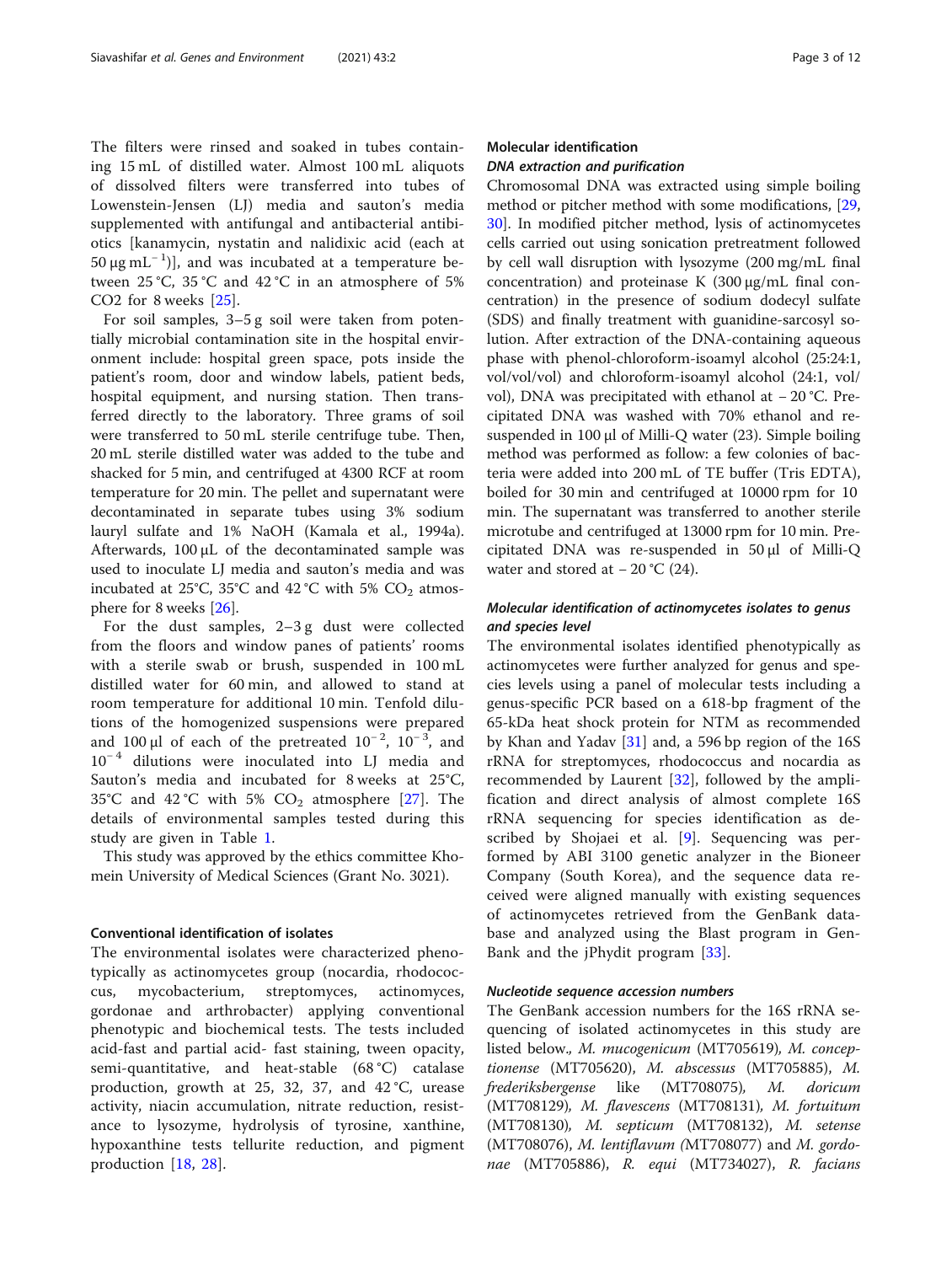Table 1 Samples profile and phenotypic and molecular features of actinomycetes hospital environmental isolates Table 1 Samples profile and phenotypic and molecular features of actinomycetes hospital environmental isolates

<span id="page-3-0"></span>

|                          | Isolates                         | Sample profile                               |                                       |                                                                |                             |                                   |           |                | Phenotypic features   |                      |                          |                          |               |                          |                              |                              |                                    |
|--------------------------|----------------------------------|----------------------------------------------|---------------------------------------|----------------------------------------------------------------|-----------------------------|-----------------------------------|-----------|----------------|-----------------------|----------------------|--------------------------|--------------------------|---------------|--------------------------|------------------------------|------------------------------|------------------------------------|
| Number<br>of<br>isolates | Designation                      | Sample<br>type                               | department<br>Hospital                | $\tilde{\mathsf{F}}$                                           | samples<br>TDS for<br>water | 玉                                 | ăε        | Growth<br>rate | production<br>Pigment | reduction<br>Nitrate | Catalase                 | hydrolyses<br>Tween 80   | <b>Urease</b> | Resistance<br>Lysozyme   | Decomposition<br>of Tyrosine | Decomposition<br>of Xanthene | Decomposition<br>Hypoxanthine<br>৳ |
| $\mathsf{L}\cap$         | AE13/AE14/<br>AE15/AE16/<br>AE17 | Drinking<br>water<br>SoiV                    | Men Surgery /<br>Emergency            | $\frac{1}{4}$                                                  | $200\,$                     | 7.4                               | 35        | $\simeq$       | Z                     | $^{+}$               | $^{+}$                   | $\mathbf{I}$             | $^{+}$        | $\overline{\phantom{a}}$ | $\mathsf I$                  | $\overline{\phantom{a}}$     | $\overline{\phantom{a}}$           |
| $\sim$                   | AE20/AE21                        | Soil/Well<br>water                           | Pediatrics /<br>Maternity             | $\frac{1}{2}$ $\frac{1}{2}$                                    | 582                         | 7.6                               | 35        | $\cup$         | Z                     |                      |                          |                          |               |                          |                              |                              |                                    |
|                          | AE4                              | Shower<br>water                              | Women<br>Surgery                      | $\gtrsim$                                                      | 312                         | $7.\overline{2} - 7.\overline{8}$ | 35        | S              | Z                     | п                    | $^{+}$                   |                          |               |                          |                              |                              |                                    |
| $\sim$                   | AE2/AE3                          | Dust /Soil                                   | ICU/Oncology                          | $\frac{1}{26}$                                                 |                             | ${}^{\circ}$                      | 35        | $\simeq$       | White                 | $^{+}$               |                          | $\overline{\phantom{a}}$ |               |                          |                              |                              |                                    |
|                          | AE26                             | Drinking<br>water                            | General                               | $\frac{\infty}{2}$                                             | 192                         | 7.4                               | $\approx$ | $\simeq$       | White                 | $^{+}$               |                          |                          |               |                          |                              |                              |                                    |
| 4                        | AES/AE6/<br>AE7/AE8              | Dust/Soil/<br>Drinking<br>Water              | Men Surgery/<br>Maternity             | $\frac{1}{4}$                                                  | 265                         | $7 - 82$                          | 35        | $\propto$      | $\geq$                | $^{+}$               |                          |                          |               |                          |                              |                              |                                    |
| $\scriptstyle\sim$       | AE18/ AE19                       | Soil                                         | Emergency/<br>ICU                     | $22 - 26$                                                      |                             | 6.9                               | 55        | $\backsim$     | Z                     | $^{+}$               |                          |                          |               |                          |                              |                              |                                    |
| $\sim$                   | AE23/AE24/<br>AE25               | Drinking<br>Water/<br>Shower<br>water        | Neurosurgery/<br>Ophthalmology        | $\stackrel{1}{\underset{30}{\otimes}}$                         | 168-245                     | $\frac{7.2}{8}$                   | 35        | $\cup$         | Orange                | $^{+}$               | $^{+}$                   |                          |               |                          |                              |                              |                                    |
|                          | AE42                             | Soil                                         | Women<br>Surgery                      | $\approx$                                                      |                             | 7.6                               | 35        | S              | Pinkish               | $^{+}$               | $\overline{\phantom{a}}$ |                          |               | $^{+}$                   |                              |                              |                                    |
|                          | AE39                             | Soil                                         | Pediatrics                            | $\approx$                                                      |                             | 7.6                               | $\approx$ | ≃              |                       |                      |                          |                          |               | $^{+}$                   |                              |                              |                                    |
|                          | AE9                              | Dust                                         | Emergency                             | $\circ$                                                        |                             | 73                                | SO        | $\propto$      | Yellow                |                      |                          |                          |               |                          |                              |                              |                                    |
| $\sim$                   | AE11/AE12                        | Drinking<br>water<br>$\overline{\text{Soi}}$ | Ophthalmology                         | $_{\infty}^{\circ}$ $\stackrel{\sim}{\approx}$                 | $\frac{8}{2}$               | $6.7-$<br>$\infty$                | 35        | $\propto$      | $\geq$                | $^{+}$               |                          |                          | $^{+}$        |                          |                              |                              |                                    |
|                          | AE22                             | water<br>$\overline{\mathbb{R}}$             | Green space                           | $\widetilde{\phantom{a}}$                                      | 412                         | $\sim$                            | 35        | $\propto$      | $\geq$                |                      | $^{+}$                   |                          |               |                          |                              |                              |                                    |
| $\sim$                   | AE40/AE41                        | Shower<br>water<br>$\frac{1}{2}$             | Emergency/<br>Oncology                | $12 - 22$                                                      | 212                         | $\approx$                         | 35        | $\propto$      | Pink                  |                      |                          | $^{+}$                   | $^{+}$        | $^{+}$                   |                              |                              |                                    |
| $\sim$                   | AE34/AE35                        | Dust                                         | Men Surgery/<br>ICU                   | $\stackrel{\scriptscriptstyle\rm l}{\scriptscriptstyle\sim}$ 7 |                             | $7.8$                             | 55        | $\simeq$       | Orange                |                      | $^{+}$                   |                          | $^{+}$        | $^{+}$                   |                              |                              |                                    |
|                          | AE10                             | Water                                        | Infectious<br>diseases                | 25                                                             |                             |                                   | $\approx$ | S              |                       |                      |                          | $\,+\,$                  |               | $\overline{\phantom{a}}$ |                              |                              |                                    |
| $\sim$                   | AE36/AE37/<br>AE38               | Drinking<br>water<br>$\frac{1}{2}$           | Men surgery/<br>Infectious<br>disease | $\frac{1}{8}$                                                  | 156                         | 6.6–<br>$\overline{74}$           | 55        | $\propto$      | White                 | $^{+}$               | $^{+}$                   |                          |               | $^{+}$                   |                              |                              |                                    |
|                          | AE1                              | Soil                                         | Emergency                             | $\widetilde{\Box}$                                             |                             | $8.2\,$                           | 35        | $\propto$      | Yellow                |                      |                          | $^{+}$                   |               | 1                        |                              |                              |                                    |
|                          | AE43                             | $\overline{5}$                               | Pediatrics                            | $\frac{1}{2}$                                                  |                             | 7.1                               | 25        |                | Yellow                | $\overline{+}$       |                          |                          |               | ı                        |                              |                              |                                    |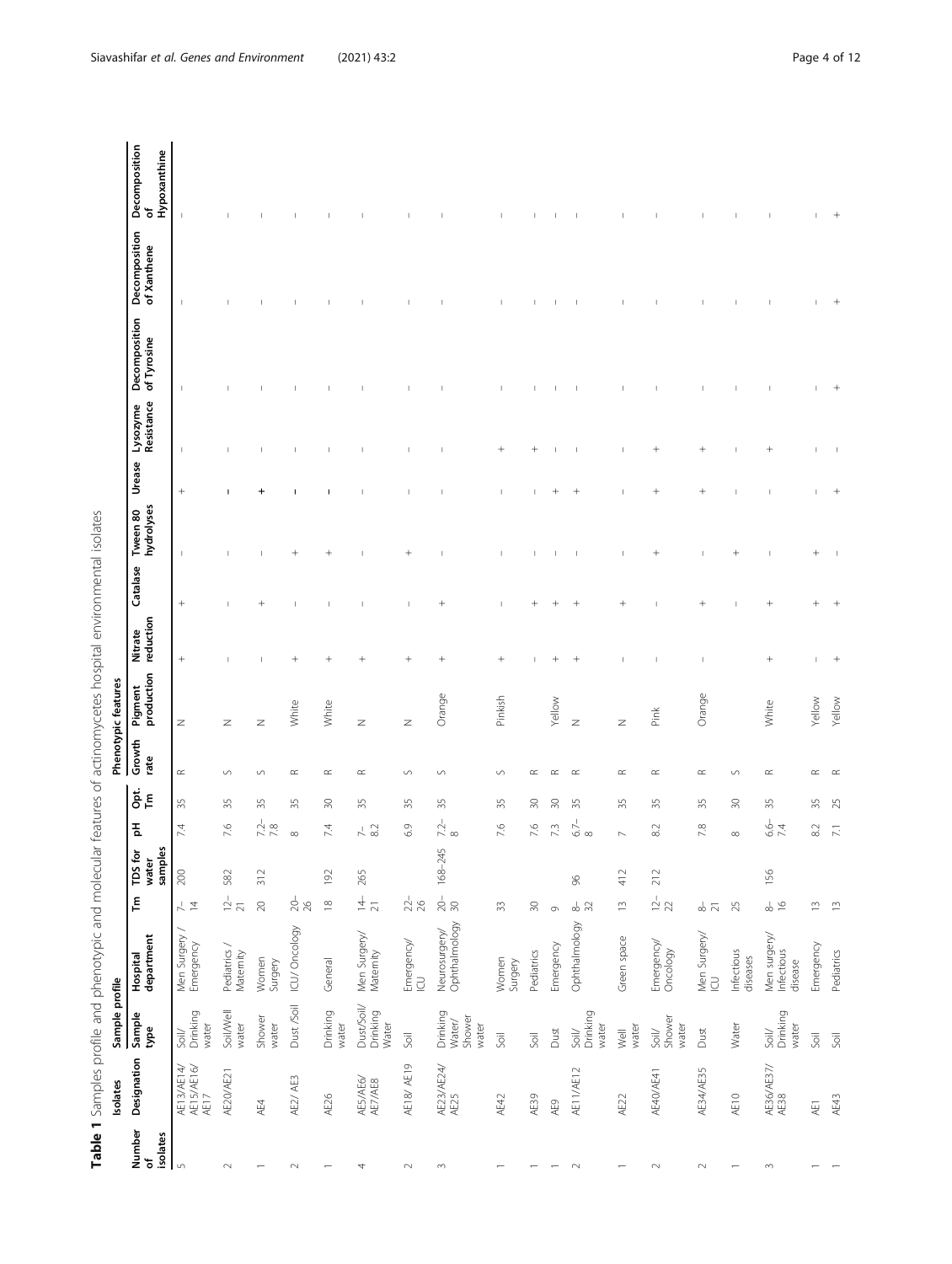|        |                                                      |                               | Table 1 Samples profile and phenotypic and molecular features of actinomycetes hospital environmental isolates (Continued)                                                                                                                |                     |     |                     |           |           |            |                          |                      |   |                                                                                                                                                                                                                                                                                                                                                                                  |        |   |   |   |
|--------|------------------------------------------------------|-------------------------------|-------------------------------------------------------------------------------------------------------------------------------------------------------------------------------------------------------------------------------------------|---------------------|-----|---------------------|-----------|-----------|------------|--------------------------|----------------------|---|----------------------------------------------------------------------------------------------------------------------------------------------------------------------------------------------------------------------------------------------------------------------------------------------------------------------------------------------------------------------------------|--------|---|---|---|
|        | AE44                                                 | Soil                          | Emergency                                                                                                                                                                                                                                 | $\frac{6}{1}$       |     | $\infty$            | $\approx$ | $\simeq$  | <b>Red</b> | I                        | $^{+}$               |   |                                                                                                                                                                                                                                                                                                                                                                                  |        |   |   |   |
|        | AE45                                                 | Dust                          | Surgery                                                                                                                                                                                                                                   | $\overline{z}$      |     | 7.8                 | $\approx$ | $\propto$ | White      |                          |                      |   |                                                                                                                                                                                                                                                                                                                                                                                  |        |   |   |   |
|        | AE27/AE28/<br>AE29/AE30                              | Drinking<br>water<br>$S$ oil/ | Men Surgery /<br>Emergency                                                                                                                                                                                                                | $\frac{14}{22}$ 112 |     | 63                  | 30        | $\approx$ | White      |                          |                      |   |                                                                                                                                                                                                                                                                                                                                                                                  |        |   |   |   |
| $\sim$ | AE31/AE32                                            | Shower<br>water<br>$S$ oil/   | Pediatrics /<br>Maternity                                                                                                                                                                                                                 | $\frac{28}{2}$      | 195 | 6.8                 | $\approx$ | $\approx$ | Yellow     | $\overline{+}$           |                      |   |                                                                                                                                                                                                                                                                                                                                                                                  | I      |   |   |   |
|        | AE33                                                 | Water<br>Well                 | Women<br>Surgery                                                                                                                                                                                                                          | $\overline{z}$      | 523 | 7.2                 | 30        | $\propto$ | z          | J                        |                      |   |                                                                                                                                                                                                                                                                                                                                                                                  | I      |   |   |   |
|        | AE46                                                 | <b>Soil</b>                   | Infectious<br>diseases                                                                                                                                                                                                                    | $\tilde{=}$         |     | 7.3                 | 30        | $\approx$ | White      | $\mid$                   |                      |   |                                                                                                                                                                                                                                                                                                                                                                                  | I      |   |   |   |
| $\sim$ | AE47/AE48                                            | Drinking<br>Water             | Men surgery/<br>Infectious<br>disease                                                                                                                                                                                                     | $\frac{6}{2}$       | 143 | $6.7 -$<br>$\infty$ | 30        | $\propto$ | Reddish    | $\overline{\phantom{a}}$ |                      |   |                                                                                                                                                                                                                                                                                                                                                                                  | I      |   |   |   |
|        | AE48                                                 | Dust                          | Emergency                                                                                                                                                                                                                                 | $\overline{z}$      |     |                     | 30        | $\simeq$  | White      |                          | I                    |   | I                                                                                                                                                                                                                                                                                                                                                                                | I      |   |   |   |
|        | AE49                                                 | Soil                          | Pediatrics                                                                                                                                                                                                                                | $\overline{4}$      |     | 82                  | $\approx$ | $\propto$ | White      | $^{+}$                   | $\ddot{\phantom{1}}$ | J | $\begin{array}{c} \rule{0pt}{2.5ex} \rule{0pt}{2.5ex} \rule{0pt}{2.5ex} \rule{0pt}{2.5ex} \rule{0pt}{2.5ex} \rule{0pt}{2.5ex} \rule{0pt}{2.5ex} \rule{0pt}{2.5ex} \rule{0pt}{2.5ex} \rule{0pt}{2.5ex} \rule{0pt}{2.5ex} \rule{0pt}{2.5ex} \rule{0pt}{2.5ex} \rule{0pt}{2.5ex} \rule{0pt}{2.5ex} \rule{0pt}{2.5ex} \rule{0pt}{2.5ex} \rule{0pt}{2.5ex} \rule{0pt}{2.5ex} \rule{0$ | $^{+}$ | J | I | I |
|        | 5. TDS: total dissolved solids<br>1; Tm; Temperature |                               | 4; Base pair differences: the number of nucleotide differences between isolates and the nearest validated species<br>3; Similarity; % similarity to the nearest validated species<br>2; R; Rapid grower < 7 days; S: Slow grower > 7 days |                     |     |                     |           |           |            |                          |                      |   |                                                                                                                                                                                                                                                                                                                                                                                  |        |   |   |   |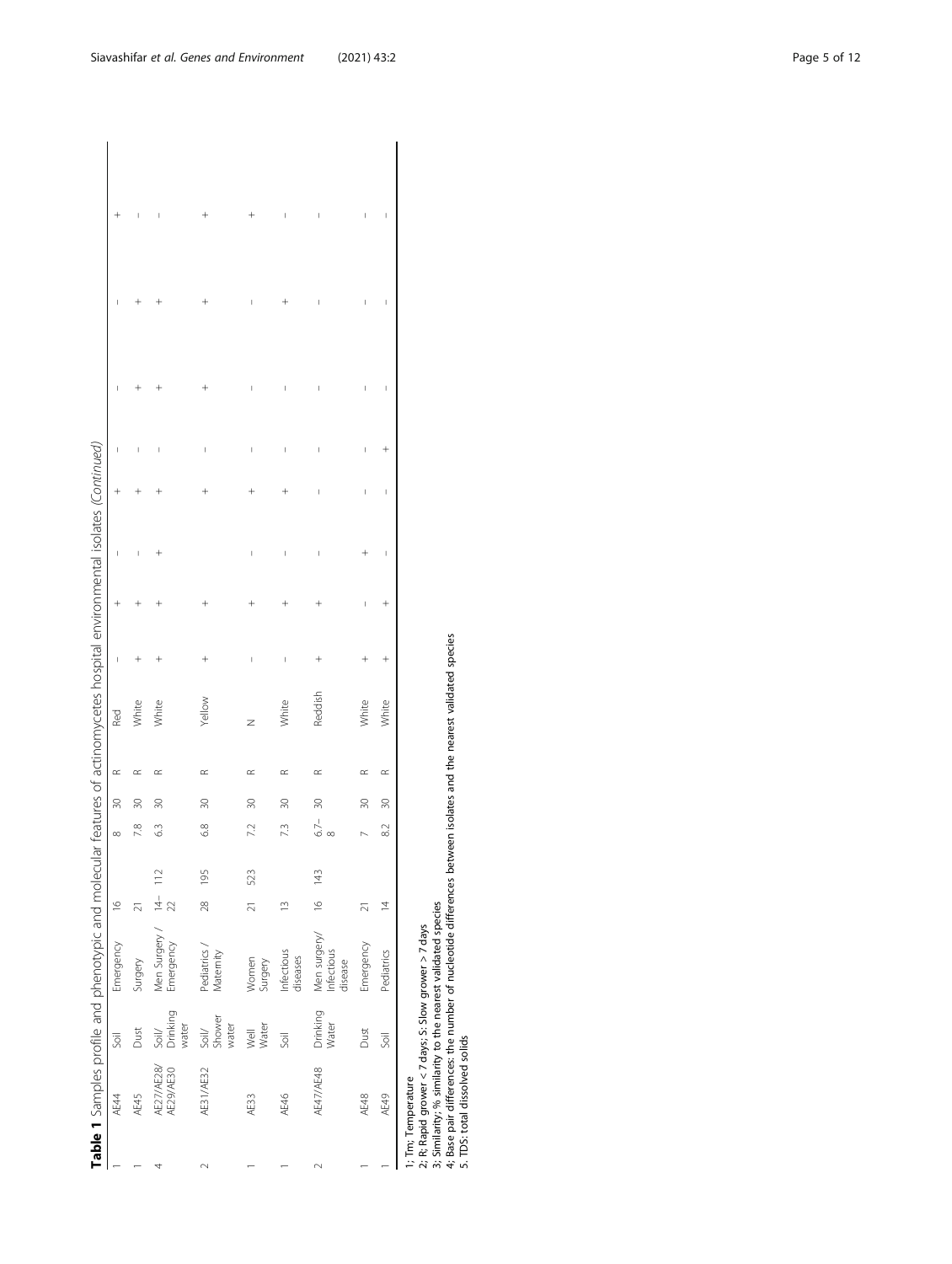| Number of isolates | 16S rRNA analysis<br>Similarity (%) | <b>Base pair differences</b> | Identification                   |
|--------------------|-------------------------------------|------------------------------|----------------------------------|
| $\mathsf{L}\cap$   | $\overline{100}$                    | 0/925                        | M. setense                       |
| $\sim$             | $\overline{100}$                    | 0/830                        | M. lentiflavum                   |
|                    | 99.9                                | 1/640                        | M. conceptionense                |
|                    | $\overline{\circ}$                  | 0/735                        | M. mucogenicum                   |
|                    | 100                                 | 0/870                        | M. septicum                      |
|                    | $\overline{\mathrm{SO}}$            | 0/959                        | M. fortuitum                     |
|                    | $\overline{\circ}$                  | 0/959                        | M. chelonae.                     |
|                    | $\overline{5}$                      | 0/860                        | M. gordonae                      |
|                    | 100                                 | 0/790                        | N. rhamnosophilia                |
|                    | 100                                 | 0/830                        | N. bravicatena                   |
|                    | 100                                 | 0/830                        | M. flavescens                    |
|                    | 99.9                                | 1/977                        | M. massiliense/abscessus complex |
|                    | 99.9                                | 1/880                        | M. arupense                      |
|                    | 100                                 | 0/847                        | N. asteroides                    |
|                    | 99.78                               | 2/800                        | N. farcinica                     |
|                    | 100                                 | 0/920                        | M. doricum                       |
|                    | 100                                 | 0/912                        | N. cyriacigeorgica               |
|                    | 99.9                                | 1/932                        | M. frederiksbergense             |
|                    | $\overline{5}$                      | 0/694                        | S. heliomycini                   |
|                    | 100                                 | 0/763                        | S. albus                         |
|                    | $\overline{100}$                    | 0/940                        | S. albogriseolus                 |
|                    | $\overline{\circ}$                  | 0/853                        | R. erythropolis                  |
|                    | 99.9                                | 2/993                        | R. equi                          |
|                    | $\overline{100}$                    | 0/685                        | R. facians                       |
|                    | $\overline{\circ}$                  | 0/745                        | A. globiformis                   |
|                    | $\overline{100}$                    | 0/960                        | L. shinushuensis                 |
|                    | $\overline{5}$                      | 0/800                        | G. terae                         |
|                    | 100                                 | 0/850                        | D. maris                         |

Table 1 Samples profile and phenotypic and molecular features of actinomycetes hospital environmental isolates (Continued) Table 1 Samples profile and phenotypic and molecular features of actinomycetes hospital environmental isolates (Continued)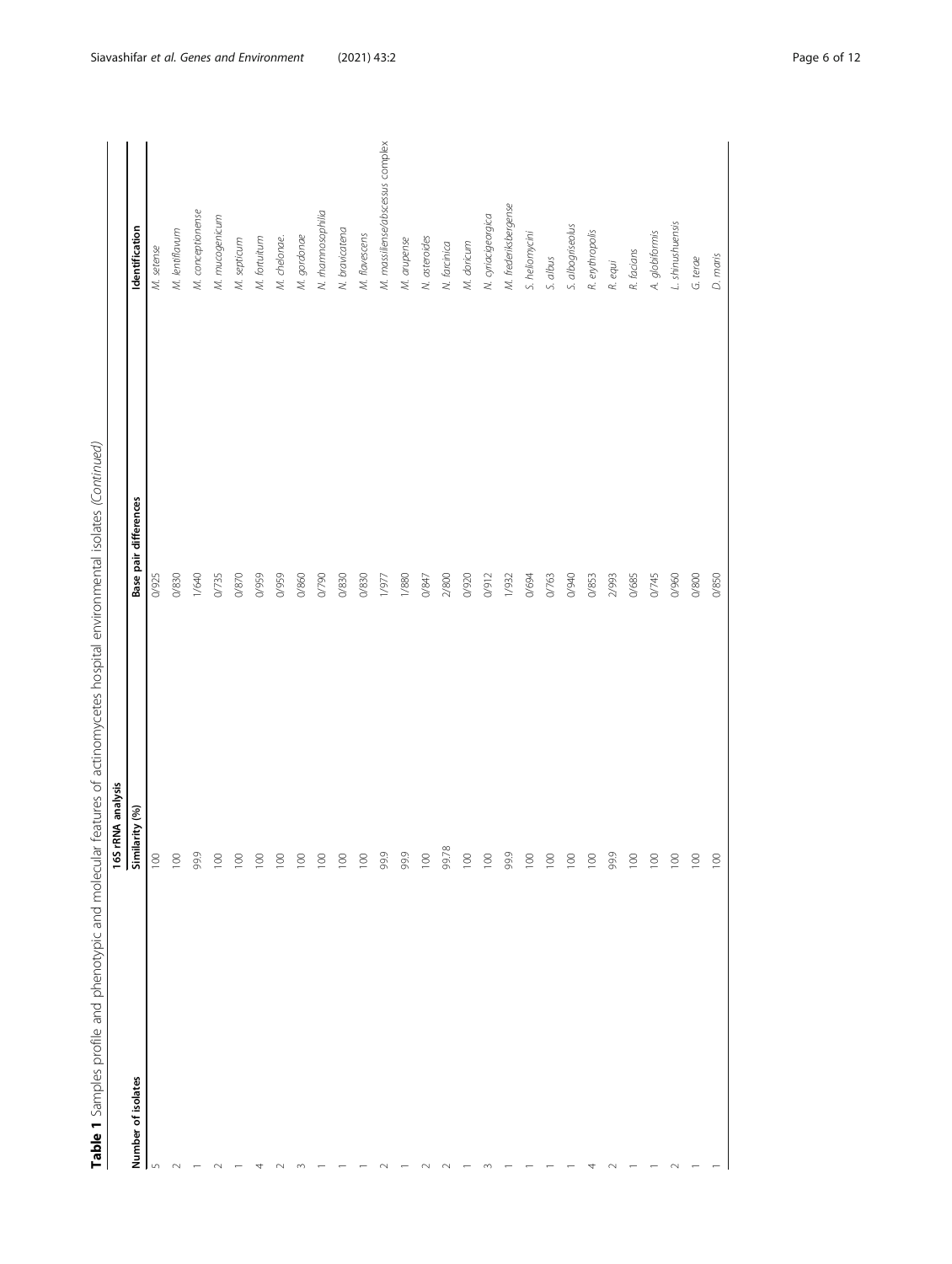(MT734027), R. erythropolis (MT734047), N. farcinica (MT734045), N. cyriacigeorgica (MT734049), N. bravicatena (MT734050), N. asteroides (MT734070), N. rhamnosophila (MT734071), S. albus (MT734111), S. albogriseolus (MT734112), A. globiformis (MT734564), L. shinushuensis (MT734570), D. maris (MT734648) .

## Result

In this study, a total of 50 (35.2%) actinomycetes isolates were collected from 142 water, soil and dust samples collected from Markazi province hospitals. Total of 28 (19.7%) samples were contaminated with gram-positive and gram-negative bacteria and fungi. The positive samples came from the 8 of 13 hospitals; no actinomycetes were detected in any of the analyzed samples taken from the 5 other hospitals (Fig. 1). Of the total isolates, 32 isolates were recovered from dust and soil samples and 18 isolates were recovered from water samples.

The recorded temperature and the pH of the water samples were between 9 and 33 °C and 6–8.5, respectively. The total dissolved solids for the water samples ranged between 284 and 618 mg/L. The corresponding figures for soil samples were in the range of 11 to 28 °C 6.8 to 8.5. The details of dust, soil and water samples and the isolates are shown in Table [1.](#page-3-0)

On the basis of morphological, culture, and biochemical features, and the genus specific markers such as, presence of a 618-bp fragment of the hsp65 and a 596 bp fragment of the 16S rRNA, all 50 isolates were identified as actinomycetes (Nocardia, Rhodococcus,

Arthrobacter, Streptomyces, Leifsonia, Dietzia, and Mycobacterium), of which 26 isolates were identified as mycobacterium, nine isolates were identified as nocardia, three isolates were identified as streptomyces, two isolates were identified as leifsonia and one isolate was identified as arthrobacter and dietzia, of each.

16S rRNA gene sequences' analysis of the isolates revealed that all isolates had nucleotide signatures of actinomycetes, at positions 70–98 (U-A), 139–224 (G-C), 843(C), 1008–1021 (C-G), 1189 (C), 1244–129 (C-G) and 1308–1329 (C-G) for mycobacterium and at positions 70–98 (A-T), 293–304 (G-T), 307 (C), 328 (T), 614–626 (A-T), 631(G), 661–744 (G-C), 824e876 (T-A), 825–875 (A-T), 843 (C), and 1122–1151 (A-T) for nocardia and streptomyces [[34](#page-10-0)].

The most prevalent Iranian actinomycetes species isolated from hospital environmental samples were M. setense 5 isolates (10%), M. fortuitum and R. erythropolis 4 isolates each (8%), N.cyriacigeorgica and M. gordonae 3 isolates each (6%), M. chelonae, M. abscessus, M.

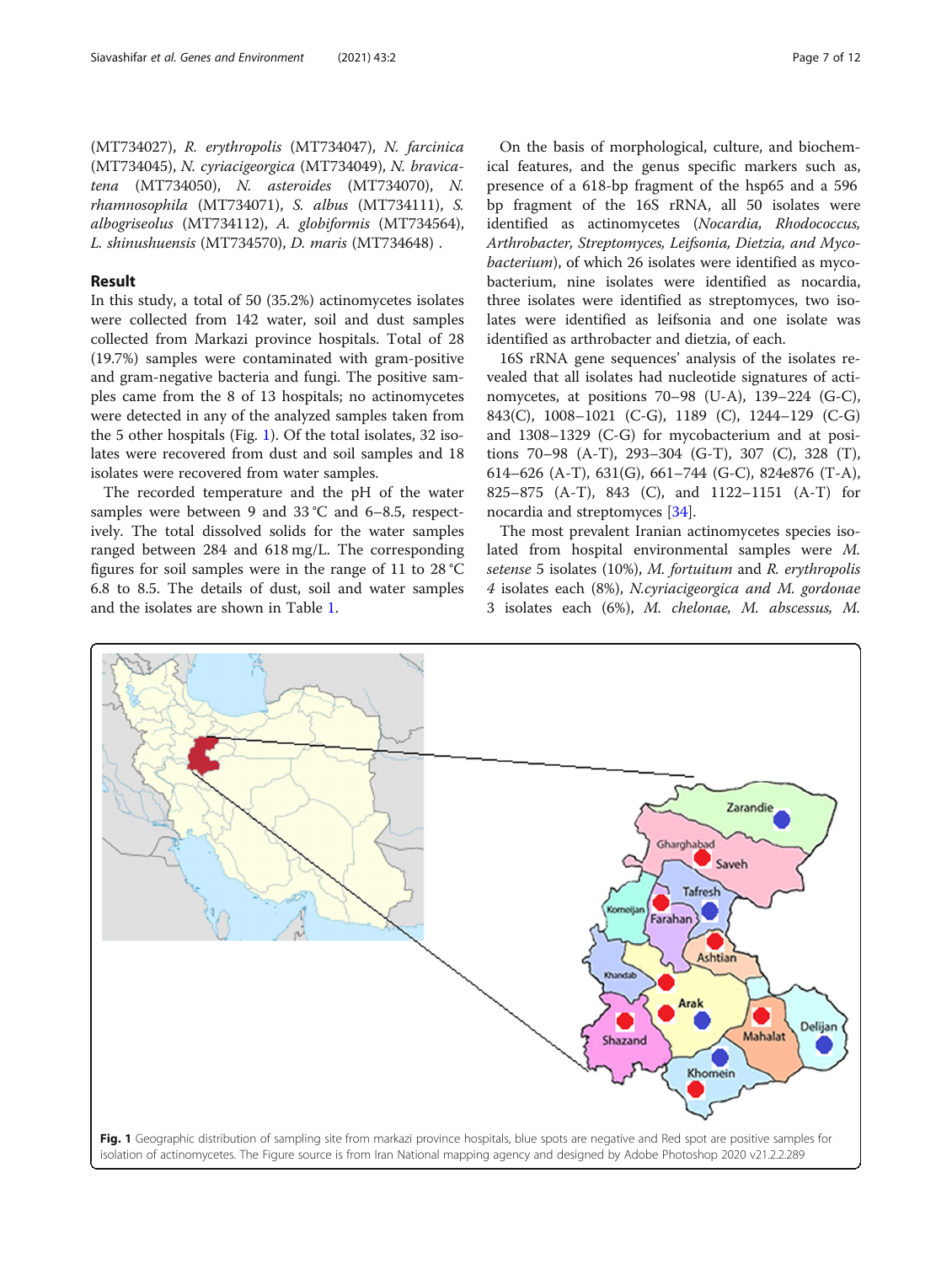lentiflavum, M. mucogenicum, N. asteroides, N. farcinica, R. equi and L. shinushuensis 2 isolates each (4%) and 15 species including., M. conceptionense, M. septicum, N. rhamnosophilia, N. bravicatena, M. flavescens, M. arupense, M. doricum, M. frederiksbergense, S. heliomycini, S. albus, S. albogriseolus, R. facians, D. maris, G. terae and A. globiformis consisted a single isolate. The almost complete 16S rRNA gene sequences obtained from the species' accurate identification of clinical isolates represented that all isolates had 100% similarity with the nearest standard type strain of actinomycetes species.

The phylogenic relationship between environmental actinomycetes isolates and the validated actinomycetes species was presented by phylogenetic tree of 16S rRNA and by the high bootstrap value obtained using the neighbor-joining method with arithmetic mean using the matrix of pairwise differences. (Fig. [2](#page-8-0)).

#### **Discussion**

Members of actinomycetes group are widely distributed in nature and are found in water, dust, soil, and decaying vegetation  $[18]$  $[18]$  $[18]$ , and also frequently found as members of the normal microbiota of oropharynx, gastrointestinal tract, upper respiratory tract, and female genital tract of human and animal in [[35\]](#page-10-0).

Nowadays infections due to different species of actinomycetes such as nocardia, mycobacterium, rhodococcus, streptomyces, gordonae and actinomyces. Have gained considerable importance because of their increasing incidence in immunocompromised patients as well as in immunocompetent patients [[36,](#page-10-0) [37](#page-10-0)]. Infections due to actinomycetes group members are clinically hard to differentiate from M. tuberculosis [[38,](#page-10-0) [39\]](#page-10-0). Some actinomycetes species based on their high lipid content and triple-layered cell wall, they have a remarkable stress tolerance, which leads to more resistant to killing in a harsh environmental condition such as normal disinfection, elevated temperature, and ultraviolet light compared with other pathogenic bacteria that may colonize in hospital environment  $[40]$  $[40]$  $[40]$ . Due to this issue the use of colonized aqueous solutions and inadequate sterilization or disinfection of hospital room and environment and equipment are often factors in nosocomial infections by actinomycetes species. Despite of these group's ability to spread by aerosolization and direct contact to human and their slow growth, there is a significant reason to study actinomycetes species in various environments and that is the fact that these species may play the role of emerging pathogens [\[41](#page-10-0), [42\]](#page-10-0).

Water, soil and decaying vegetation are the major sources of these opportunistic bacteria [[43\]](#page-10-0). Nevertheless, environmental resources of hospitals, especially in developing countries are not evaluated for the presence of actinomycetes group species. On the other hand, the

majority of bacteriological tests commonly used in laboratories are not able to detect actinomycetes species in water, soil and dust  $[44, 45]$  $[44, 45]$  $[44, 45]$  $[44, 45]$ . This may be the most important but neglected factor influencing the spread of these opportunistic organisms in critical environments, including nursing homes, hospitals, prisons and other similar places [[46,](#page-10-0) [47\]](#page-10-0). This fact is described by reports of cases such as gastrointestinal tract infections, ocular infections, pulmonary infections and cutaneous or soft tissue infections particularly in post-surgery patients [[48](#page-10-0)–[50](#page-10-0)].

Likewise, contamination of hospital medication and equipment, traced for the persistence of actinomycetes species in hospital environmental resources and their resistance to commonly used disinfectants [[51](#page-10-0)], was responsible for pseudo-outbreaks of infections related to surgical implants, lung disease following bronchoscopy and health care-associated septicemia [[48](#page-10-0), [50](#page-10-0)].

Increasing isolation of actinomycetes species from environmental and clinical sources in different parts of the world [\[52](#page-10-0)–[55\]](#page-10-0) prompted us to design the present study to determine the extent of the actinomycetes diversity in hospital environmental samples of Markazi province of Iran. We envisaged that optimization of methods in isolation and accurate identification of actinomycetes group species recovered from water, soil and dust samples by application of conventional microbiologic and molecular approaches is a key step towards the description of the emerging infections that they cause but are often ignored or missed.

In the current study, our isolation rate of actinomycetes species from hospital environmental resources samples was found to be 35.2%. We were unable to compare the isolation rate of actinomycetes species in this study with that of other studies, since a thorough literature review revealed there were no published research studies on isolation of actinomycetes species from water, dust and soil samples in hospitals.

The actinomycetes species recovered from environmental samples in our study were 13 mycobacterial species included M. fortuitum, M. chelonae, M. abscessus, M. lentiflavum, M. mucogenicum, M. setense, M. conceptionense, M. septicum, M. gordonae, M. flavescens, M. arupense, M. doricum, and M. frederiksbergense, and four nocardia species included N. rhamnosophilia, N. bravicatena, N. asteroides, and N. farcinica, three rhodococcus and streptomyces species included, R. equi. R. facians, R. erythropolis, S. albus, S. albogriseolus, and S. heliomycini and one species of *D. maris*, *G. terae*, *A. glo*biformis and, L. shinushuensis. Based on literature of review, among the actinomycetes species isolated in this study, 16 species and 11 species were shown that are opportunistic pathogens and non- pathogens, respectively. In our study, some similar actinomycetes strains were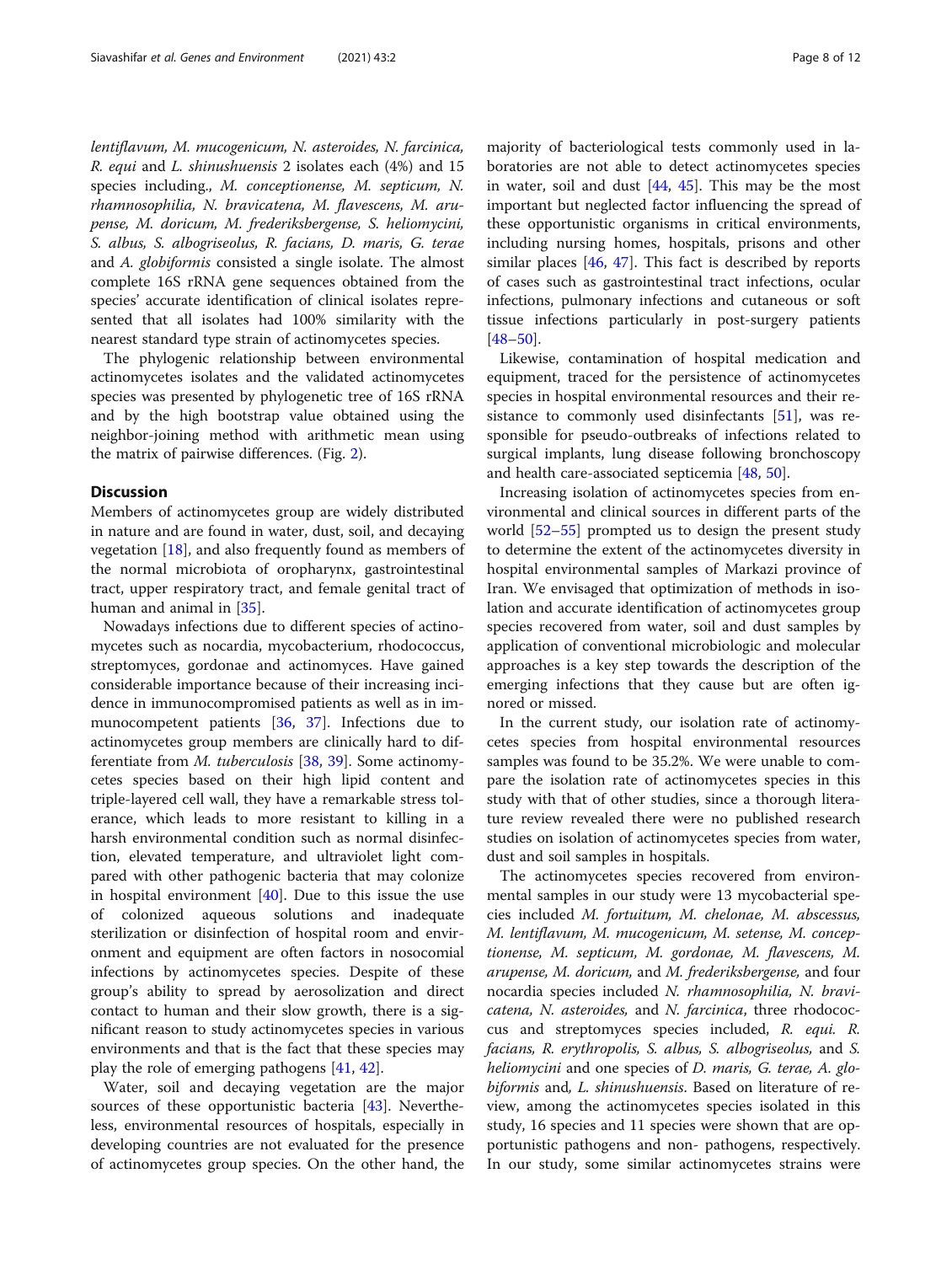<span id="page-8-0"></span>Siavashifar et al. Genes and Environment (2021) 43:2





isolated by sampling from different places of a hospital ward, which indicated that the entire ward was polluted with these strains.

Result of our study showed that M. setense, was the most encountered actinomycetes included 5 isolates (10%), following that M. fortuitum, and R. erythropolis included 4 isolates of each (8%). These findings are in accordance with another report from various parts of the world showing M. fortuitum, R. erythropolis and M. setense are most common actinomycetes species isolated from environmental sample [[56](#page-10-0)–[59](#page-10-0)]. In the current study these species were isolated from soil dust and water samples of hospitals.

N. cyriacigeorgica and M. gordonae ranked third included 6% (3 Isolates) of all the isolates. N. cyriacigeorgica is a human opportunistic pathogen that was first isolated and characterized, in 2001, from the bronchial secretions of a patient with chronic bronchitis [[60](#page-10-0)] and M. gordonae is one of the most common mycobacterial species was isolated from hospital water resources [\[61](#page-10-0)]. In this study we isolated this species from water and the soil of decayed vegetation pots in patient's room in hospitals.

In our study, eight isolates included M. chelonae, M. abscessus, M. lentiflavum, M. mucogenicum, N. asteroides, N. farcinica, R. equi and L. shinushuensis ranked fourth with a frequency of 2 (4%) isolates each among all Iranian actinomycetes isolates. M. lentiflavum is a rare slow-growing human opportunistic pathogen closely related to M. simiae and M. genavense  $[62, 63]$  $[62, 63]$  $[62, 63]$ . M. mucogenicum is a rapidly growing mycobacterium found ubiquitously in water resources. It has been reported as a cause of widespread infections entering from wound or central venous catheters especially in immunocompromised patients  $[64]$  $[64]$ . In this study these species were isolated from water and soil samples in hospitals.

M. chelonae and M. massiliense/abscessus complex is a rapidly growing mycobacterium that is a common water contaminant [\[65\]](#page-11-0). Several reports have indicated that these organisms can be the cause of post-traumatic wound infections, chronic lung disease, ocular infection, disseminated cutaneous diseases and persistent culturenegative skin infections, mostly in patients with suppressed immune system, although M. chelonae can cause the pseudo-epidemics in hospitals [[66,](#page-11-0) [67](#page-11-0)]. In this study these species were isolated from water samples in hospitals.

N. asteroides and N. farcinica are the first historically identified nocardia species and have been the most commonly reported isolates from clinical and environmental samples worldwide  $[4]$  $[4]$  $[4]$ . R. equi, R. facians and L. shinushuensis generally found in dry and dusty soil and water resources and can be important for diseases of domesticated animals  $[4]$  $[4]$ . In this study we recovered these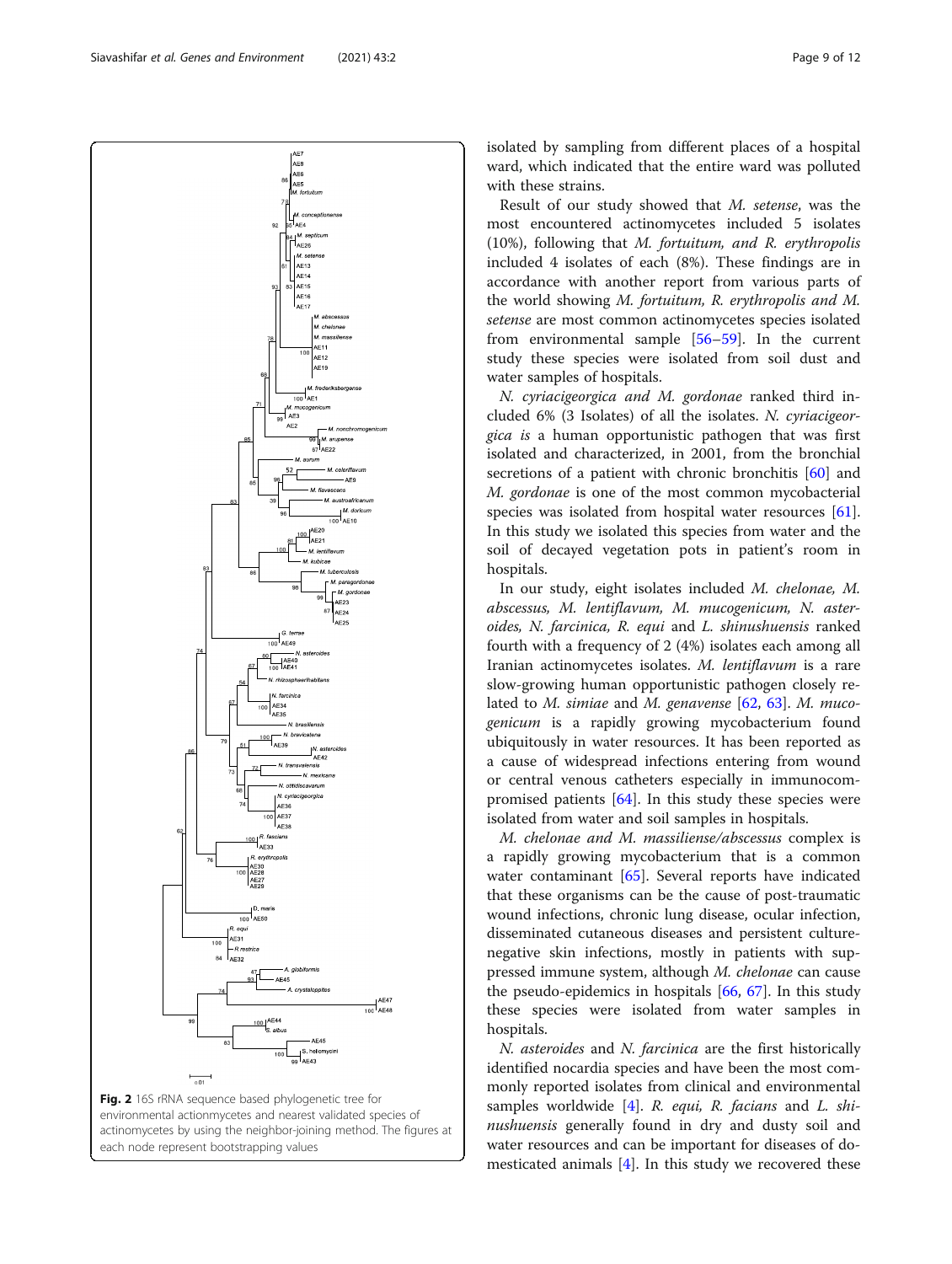<span id="page-9-0"></span>species from water, distilled water, dust and soil samples in hospitals.

In the current study we reported isolation of M. conceptionense, M. septicum, N. rhamnosophilia, N. bravicatena, M. flavescens, M. arupense, and M. doricum, taken from hospital water and dust samples. These organisms are rare actinomycetes originally isolated from clinical specimens; our study reports the isolation of these organisms from the hospital environmental resources such as water, soil and dust [\[68](#page-11-0)–[70\]](#page-11-0). This could be an indicative of the source of these microorganisms in the environment.

M. frederiksbergense S. heliomycini, S. albus, S. ablogriseolus, D. maris, G. terae and A. globiformis were commonly found in soil and sediment, and have the biodegrading ability of pollution, as well as produced antimicrobial agent [\[71,](#page-11-0) [72\]](#page-11-0). To date, there have been no reports on the clinical significance of these organisms [[72\]](#page-11-0).

## Conclusion

In conclusion, the present study showed that hospital environmental resources can be the reservoir of a wide range of opportunistic actinomycetes which can act as a potential supplier for transmission of opportunistic infections to patients. Moreover, our study once more signified the fact that the occurrence of actinomycetes species in hospital environment is worth to be considered, since these organisms show a high degree of intrinsic resistance to common antiseptic and disinfectant solutions and are able to threat patients' health, particularly in those suffering from weakness of immunity. Furthermore, taking the role of a variety of hospital devices in transmission of actinomycetes to vulnerable patients into consideration might be of interest and may help to the better assessment of problem dimensions.

#### Abbreviations

AIDS: Acquired immunodeficiency syndrome; HAI: hospital-acquired infection; NTM: Nontuberculous Mycobacteria; PRA: PCR-based RFLP; CPC: cetylpyridinium chloride; LJ: Lowenstein-Jensen; SDS: sodium dodecyl sulfate; TE: Tris EDTA

#### Acknowledgements

The authors are grateful to office of vice-chancellor for research of Khomein University of Medical Sciences for financial support of the current study (Grant No. 98000018).

#### Authors' contributions

DA, TMR and MSF designed the work and contributed to the writing of the manuscript. DA, ZNR, FR and AA carried out the laboratory work and statistical analysis. KGH and MJ participated in the revision and provided assistance in data analysis and revision. All authors approved the final version.

#### Funding

This work was supported by Khomein University of Medical Sciences (Grant No. 98000018),

The funding bodies had no role in the design of the study, in data collection, analysis or interpretation, or in writing the manuscript.

#### Availability of data and materials

The data that support the findings of this study are available from the corresponding author upon reasonable request.

#### Ethics approval and consent to participate

The Ethics Committee of Khomein University of Medical Sciences approved this study, and this article does not contain any studies with human or animal subjects performed by any of the authors.

#### Consent for publication

Not applicable.

#### Competing interests

The authors declare that there are no conflicts of interest.

#### Author details

<sup>1</sup>Student Research Comitee, Khomein University of Medical Sciences Khomein, Iran. <sup>2</sup>Department of Basic and Laboratory and Sciences, Khomein University of Medical Sciences, Qods street, Khomein, Iran. <sup>3</sup>Department of Immunology, School of Medicine, Isfahan University Of Medical Sciences, Isfahan, Iran.

### Received: 16 October 2020 Accepted: 15 January 2021 Published online: 28 January 2021

#### References

- 1. Dilip CV, Mulaje S, Mohalkar R. A review on actinomycetes and their biotechnological application. Int J Pharm Sci Res. 2013;4(5):1730.
- 2. Oskay AM, Üsame T, Cem A. Antibacterial activity of some actinomycetes isolated from farming soils of Turkey. Afr J Biotechnol. 2004;3(9):441–6.
- 3. Shrivastava S, D'Souza S, Desai P. Production of indole-3-acetic acid by immobilized actinomycete (Kitasatospora sp.) for soil applications. Curr Sci. 2008:1595–604.
- 4. Conville PS, Witebsky FG. Nocardia, rhodococcus, gordonia, actinomadura, streptomyces, and other aerobic actinomycetes. Manual of Clinical Microbiology, 10th Edition: American Society of Microbiology; 2011. p. 443– 71.
- 5. Shojaei H, Heidarieh P, Hashemi A, Feizabadi MM, Naser AD. Species identification of neglected nontuberculous mycobacteria in a developing country. Jap J Infect Dis. 2011;64(4):265–71.
- 6. da Silva P, Santos ACB, Sato DN, Silva JO, Medeiros MIC, Carneiro AMM, et al. Phenotypic and genotypic characterization of Rhodococcus equi isolated from sputum. Braz J Infect Dis. 2012;16(5):409–15.
- 7. Cortez-Escalante JJ, dos Santos AM, de Curcio Garnica G, Sarmento AL, de Castro CN, GAS R. Mediastinitis and pericardial effusion in a patient with AIDS and disseminated Mycobacterium avium infection: a case report. Rev Soc Bras Med Trop. 2012;45(3):407–9.
- 8. Wong VK, Turmezei T, Weston V. Actinomycosis. Bmj. 2011;343.
- 9. Shojaei H, Heidarieh P, Hashemi A, Feizabadi M. Daei Naser a; species identification of neglected nontuberculous mycobacteria in a developing country. Jpn J Infect Dis. 2011;64(4):265–71.
- 10. Dominguez DC, Antony SJ. Actinomyces and nocardia infections in immunocompromised and nonimmunocompromised patients. J Nation Med Assoc. 1999;91(1):35.
- 11. Stewart A, Sowden D, Caffery M, Bint M, Broom J. Rhodococcus equi infection: a diverse spectrum of disease. IDCases. 2019;15:e00487.
- 12. Solano-Varela DM, Barrios-Vidales EM, Plaza DF, Riveros WM, Guzmán J, Chica CE, et al. Immunocompetent patient with a brain abscess caused by Nocardia beijingensis in Latin America: A case report. Medicine. 2019;98(11): e14879.
- 13. Rolfe R, Steed LL, Salgado C, Kilby JM. Actinomyces meyeri, a common agent of Actinomycosis. Am J Med Sci. 2016;352(1):53–62.
- 14. Javadi A, Pourmand MR, Hamedi J, Eshraghi SS. Diversity of Nocardia species isolated from transplantation and cancer centers of Tehran hospitals. J Acut Dis. 2020;6:255–9.
- 15. Li T, Abebe LS, Cronk R, Bartram J. A systematic review of waterborne infections from nontuberculous mycobacteria in health care facility water systems. Int J Hyg Environ Health. 2017;220(3):611–20.
- 16. Faircloth EL, Troy P. A Rare Presentation of Nocardia pericarditis Leading to Cardiac Tamponade in an Immunocompetent Patient. Cureus. 2019;11(2): e4140.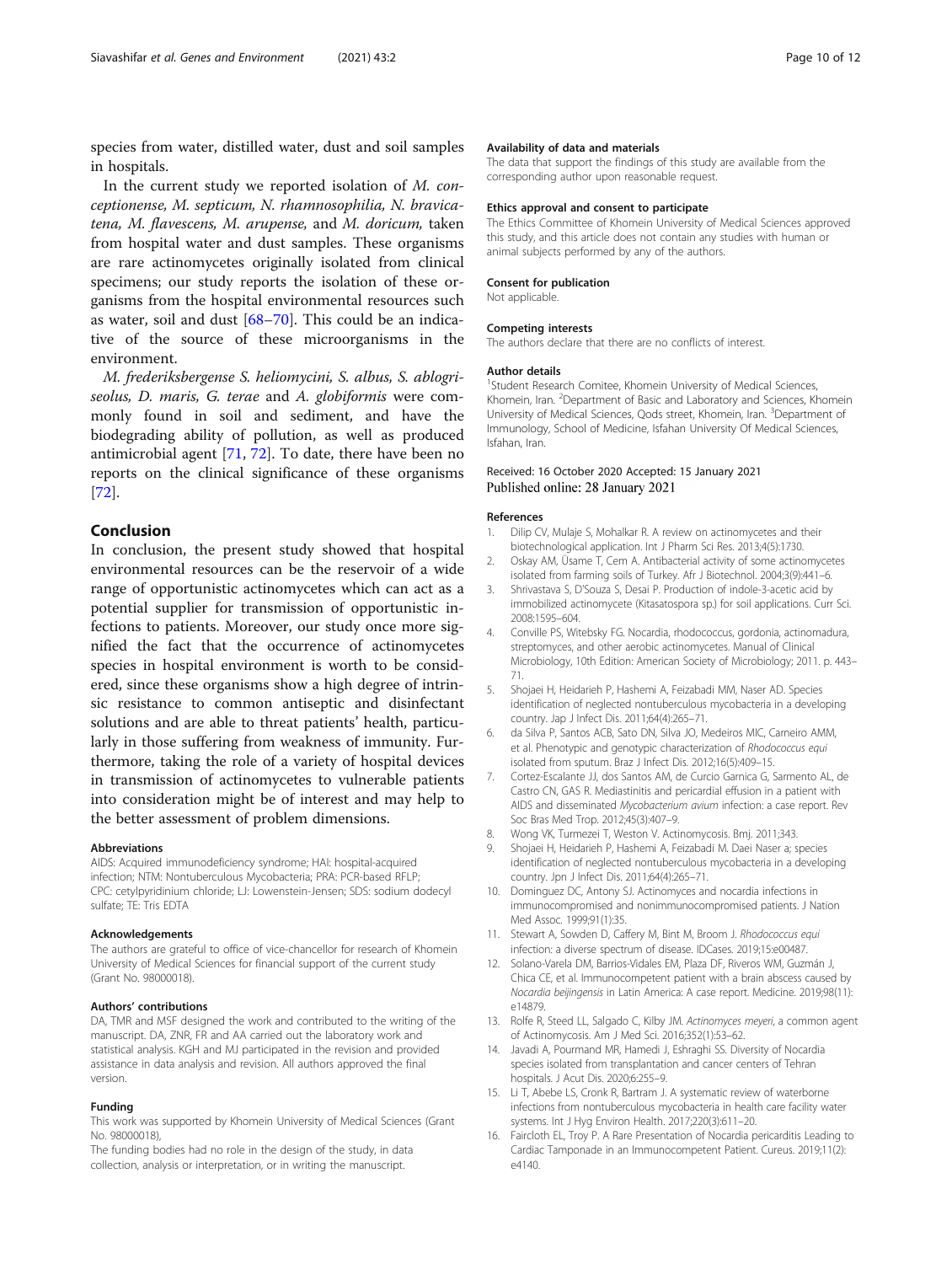- <span id="page-10-0"></span>17. Gundelly P, Suzuki Y, Ribes JA, Thornton A. Differences in Rhodococcus equi infections based on immune status and antibiotic susceptibility of clinical isolates in a case series of 12 patients and cases in the literature. BioMed Res Int. 2016;2016:2737295.
- 18. Saubolle MA. Aerobic actinomycetes. Diagnostic Microbiology of the Immunocompromised Host. Amer Soci of Microbiol. 2009:269–81.
- 19. Falkinham JO. Current epidemiologic trends of the nontuberculous mycobacteria (NTM). Curr Environmen Heal Rep. 2016;3(2):161–7.
- 20. Falkinham IJ. Surrounded by mycobacteria: nontuberculous mycobacteria in the human environment. J Appl Microbiol. 2009;107(2):356–67.
- 21. Jeon D. Infection source and epidemiology of nontuberculous mycobacterial lung disease. Tubercul Resp Dis. 2019;82(2):94–101.
- 22. Azadi D, Motallebirad T, Ghaffari K, Shokri D, Rezaei F. Species diversity, molecular characterization, and antimicrobial susceptibility of opportunistic Actinomycetes isolated from Immunocompromised and healthy patients of Markazi Province of Iran. Infec Drug Resis. 2020;13:1–10.
- 23. Brown-Elliott BA, Brown JM, Conville PS, Wallace RJ. Clinical and laboratory features of the Nocardia spp. based on current molecular taxonomy. Clin Microbiol Rev. 2006;19(2):259–82.
- 24. Rajivgandhi G, Ramachandran G, Maruthupandy M, Vaseeharan B, Manoharan N. Molecular identification and structural characterization of marine endophytic actinomycetes Nocardiopsis sp. GRG 2 (KT 235641) and its antibacterial efficacy against isolated ESBL producing bacteria. Microb Pathog. 2019;126:138–48.
- 25. Thomson R, Carter R, Gilpin C, Coulter C, Hargreaves M. Comparison of methods for processing drinking water samples for the isolation of Mycobacterium avium and Mycobacterium intracellulare. Appl Environ Microbiol. 2008;74(10):3094–8.
- 26. Kamala T, Paramasivan C, Herbert D, Venkatesan P, Prabhakar R. Evaluation of procedures for isolation of nontuberculous mycobacteria from soil and water. Appl Environ Microbiol. 1994;60(3):1021–4.
- 27. Baskaran R, Vijayakumar R, Mohan P. Enrichment method for the isolation of bioactive actinomycetes from mangrove sediments of Andaman Islands. India Malaysian J Microbiol. 2011;7(1):1–7.
- 28. El Amin NM, Hanson H-S, Pettersson B, Petrini B, Von Stedingk LV. Identification of non-tuberculous mycobacteria: 16S rRNA gene sequence analysis vs. conventional methods. Scand J Infect Dis. 2000;32(1):47–50.
- 29. Pitcher D, Saunders N, Owen R. Rapid extraction of bacterial genomic DNA with guanidium thiocyanate. Lett Appl Microbiol. 1989;8(4):151–6.
- 30. Bafghi MF, Eshraghi SS, Heidarieh P, Habibnia S, Nasab MR. DNA extraction from nocardia species for special genes analysis using PCR. North Am J Med Sci. 2014;6(5):231.
- 31. Khan IU, Yadav JS. Development of a single-tube, cell lysis-based, genusspecific PCR method for rapid identification of mycobacteria: optimization of cell lysis, PCR primers and conditions, and restriction pattern analysis. J Clin Microbiol. 2004;42(1):453–7.
- 32. Laurent FJ, Provost F, Boiron P. Rapid identification of clinically relevant Nocardia species to genus level by 16S rRNA gene PCR. J Clin Microbiol. 2000;38(7):2805.
- 33. Jeon Y-S, Chung H, Park S, Hur I, Lee J-H, Chun J. jPHYDIT: a JAVA-based integrated environment for molecular phylogeny of ribosomal RNA sequences. Bioinformatics. 2005;21(14):3171–3.
- 34. Stackebrandt E, Rainey FA, Ward-Rainey NL. Proposal for a new hierarchic classification system, Actinobacteria classis nov. Int J Syst Evol Microbiol. 1997;47(2):479–91.
- 35. Pierre I, Zarrouk V, Noussair L, Molina J-M, Fantin B. Invasive actinomycosis: surrogate marker of a poor prognosis in immunocompromised patients. Int J Infect Dis. 2014;29:74–9.
- 36. Moore JEKM, Ormerod LP, Drobniewski F, Abubakar I. Increasing reports of non-tuberculous mycobacteria in England, Wales and Northern Ireland. BMC Public Health. 2010;10(1):612.
- 37. Drage LA, Ecker PM, Orenstein R, Phillips PK, Edson RS. An outbreak of Mycobacterium chelonae infections in tattoos. J Am Acad Dermatol. 2010; 62(3):501–6.
- 38. Lopez-Varela E, Garcia-Basteiro AL, Santiago B, Wagner D, van Ingen J, Kampmann B. Non-tuberculous mycobacteria in children: muddying the waters of tuberculosis diagnosis. Lancet Respir Med. 2015;3(3):244–56.
- 39. Wallace RJ Jr, Glassroth J, Griffith DE, Olivier KN, Cook JL, Gordin F. Diagnosis and treatment of disease caused by nontuberculous mycobacteria. This official statement of the American Thoracic Society was approved by the

Board of Directors, March 1997. Medical Section of the American Lung Association. Am J Respir Crit Care Med. 1997;156(2 Pt 2):S1–25.

- 40. Vaerewijck MJ, Huys G, Palomino JC, Swings J, Portaels F. Mycobacteria in drinking water distribution systems: ecology and significance for human health. FEMS Microbiol Rev. 2005;29(5):911–34.
- 41. Primm TP, Lucero CA, Falkinham JO 3rd. Health impacts of environmental mycobacteria. Clin Microbiol Rev. 2004;17(1):98–106.
- 42. Falkinham JO 3rd. Ecology of nontuberculous mycobacteria--where do human infections come from? Semin Respir Crit Care Med. 2013;34:95–102.
- 43. Falkinham JO 3rd. Environmental sources of nontuberculous mycobacteria. Clin Chest Med. 2015;36(1):35–41.
- 44. Khan SSM, Jehan N, Rehman S, Shah MT, Din I. Drinking water quality and human health risk in Charsadda district, Pakistan. J Clean Prod. 2013;60:93– 101.
- 45. Whiley H, Keegan A, Giglio S, Bentham R. Mycobacterium avium complex-the role of potable water in disease transmission. J Appl Microbiol. 2012; 113(2):223–32.
- 46. Lai CC, Tan CK, Chou CH, Hsu HL, Liao CH, Huang YT, et al. Increasing incidence of nontuberculous mycobacteria, Taiwan, 2000-2008. Emerg Infect Dis. 2010;16(2):294–6.
- 47. Carbonne A, Brossier F, Arnaud I, Bougmiza I, Caumes E, Meningaud JP, et al. Outbreak of nontuberculous mycobacterial subcutaneous infections related to multiple mesotherapy injections. J Clin Microbiol. 2009;47(6): 1961–4.
- 48. Wallace RJBB, Griffith DE. Nosocomial outbreaks/pseudo-outbreaks caused by nontuberculous mycobacteria. Annu Rev Microbiol. 1998;52:453–90.
- 49. Ortiz AEJ, Zamora N. Molecular identification by random amplified polymorphic DNA analysis of a pseudo-outbreak of Mycobacterium fortuitum due to cross-contamination of clinical samples. J Med Microbiol. 2007;56(6): 871–2.
- 50. Fernandes Garcia de Carvalho N, Rodrigues Mestrinari AC, Brandao A, Souza Jorge L, Franco C, da Silveira Paro Pedro H, et al. Hospital bronchoscopyrelated pseudo-outbreak caused by a circulating Mycobacterium abscessus subsp. massiliense. J Hosp Infect. 2018;100(3):e138–e41.
- 51. Farias PGGF, Reis D, Alarico S, Empadinhas N, Martins JC, de Almeida AF, Morais PV. Hospital microbial surface colonization revealed during monitoring of Klebsiella spp., Pseudomonas aeruginosa, and non-tuberculous mycobacteria. Antonie Van Leeuwenhoek. 2017;110(7):863–76.
- 52. Boyanova L, Kolarov R, Mateva L, Markovska R, Mitov I. Actinomycosis: a frequently forgotten disease. Future Microbiol. 2015;10(4):613–28.
- 53. DeWitt JP, Stetson CL, Thomas KL, Carroll BJ. Extensive cutaneous botryomycosis with subsequent development of Nocardia-positive wound cultures. J Cut Med Surg. 2018;22(3):344–6.
- 54. Kim S, Lee KL, Lee DM, Jeong JH, Moon SM, Seo Y-H, et al. Nocardia brain abscess in an immunocompetent patient. Infect Chemoth. 2014;46(1):45–9.
- 55. Raby E, Hiew V, Arthur I. A case of Nocardia mexicana cerebral abscess highlights deficiencies in susceptibility testing and the utility of direct molecular identification. Pathology. 2016;48(5):508–10.
- 56. Prevots DR, Marras TK. Epidemiology of human pulmonary infection with nontuberculous mycobacteria: a review. Clin Chest Med. 2015;36(1):13–34.
- 57. Tsukamura M, Mizuno S, Murata H, Nemoto H, Yugi H. A comparative study of mycobacteria from patients' room dusts and from sputa of tuberculous patients. Source of pathogenic mycobacteria occurring in the sputa of tuberculous patients as casual isolates. Jpn J Microbiol. 1974;18(4):271–7.
- 58. Kettleson E, Kumar S, Reponen T, Vesper S, Méheust D, Grinshpun SA, et al. Stenotrophomonas, Mycobacterium, and Streptomyces in home dust and air: associations with moldiness and other home/family characteristics. Indoor Air. 2013;23(5):387–96.
- 59. De Groote MA, Pace NR, Fulton K, Falkinham JO. Relationships between Mycobacterium isolates from patients with pulmonary mycobacterial infection and potting soils. Appl Environ Microbiol. 2006;72(12):7602–6.
- 60. Yassin A, Rainey F, Steiner U. Nocardia cyriacigeorgici sp. nov. Int J Syst Evol Microbiol. 2001;51(4):1419–23.
- 61. Waak MB, LaPara TM, Hallé C, Hozalski RM. Nontuberculous mycobacteria in two drinking water distribution systems and the role of residual disinfection. Environ Sci Technol. 2019;53(15):8563–73.
- 62. Shojaei H, Hashemi A, Heidarieh P, Feizabadi MM, Ataei B, Daei NA. First report on isolation and molecular characterization of clinical Mycobacterium setense isolates in Asia. Jpn J Infect Dis. 2011;64(3):234–6.